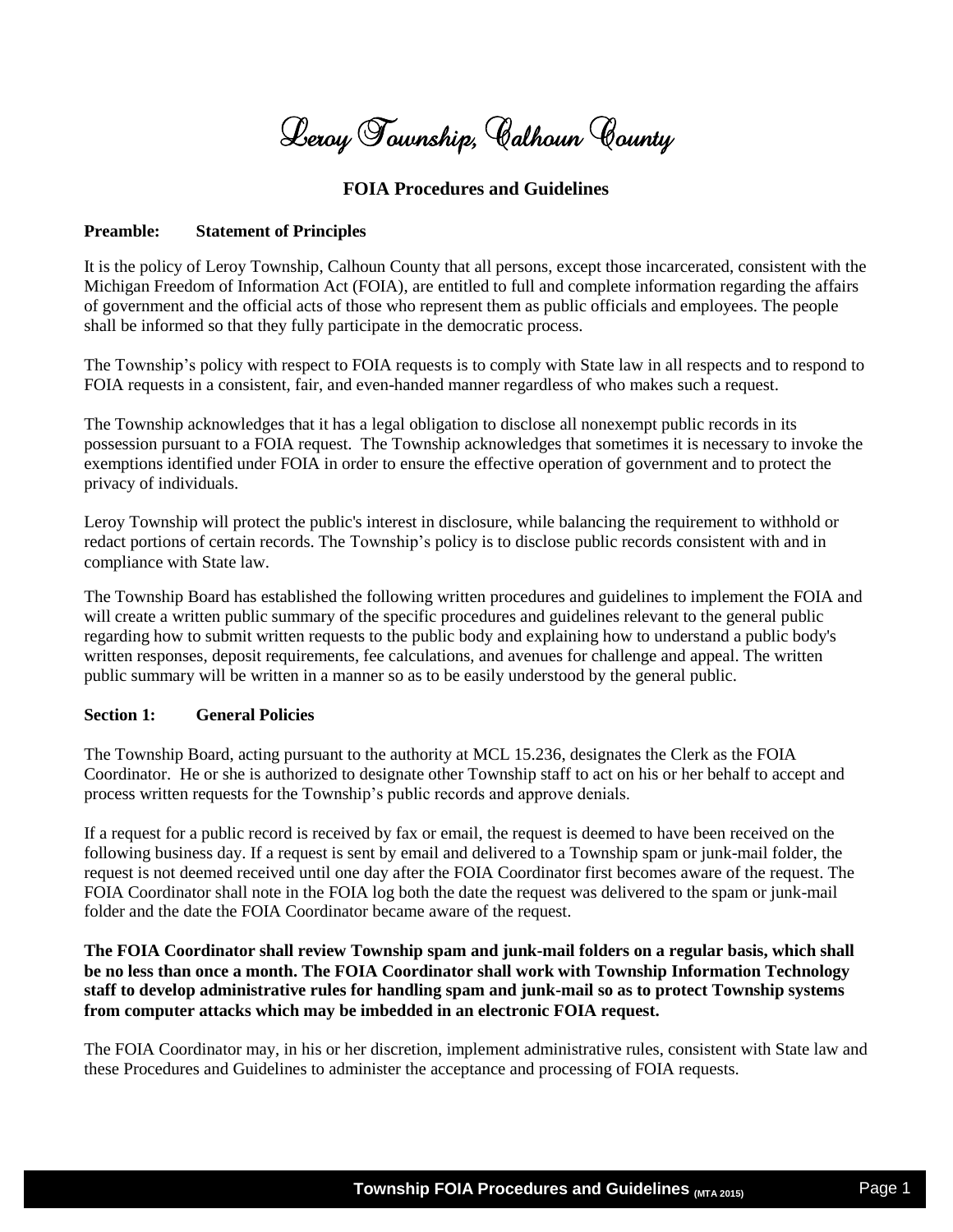The Township is not obligated to create a new public record or make a compilation or summary of information which does not already exist. Neither the FOIA Coordinator nor other Township staff are obligated to provide answers to questions contained in requests for public records or regarding the content of the records themselves. The FOIA Coordinator shall keep a copy of all written requests for public records received by the Township on file for a period of at least one year.

The Township will make this Procedures and Guidelines document and the Written Public Summary publicly available without charge. If it does not, the Township cannot require deposits or charge fees otherwise permitted under the FOIA until it is in compliance.

A copy of this Procedures and Guidelines document and the Township's Written Public Summary must be publicly available by providing free copies both in the Township's response to a written request and upon request by visitors at the Township's office.

This Procedures and Guidelines document and the Township's Written Public Summary will be maintained on the Township's website at: **www.leroytownship.org**, so a link to those documents will be provided in lieu of providing paper copies of those documents.

# **Section 2: Requesting a Public Record**

No specific form to submit a request for a public record is required. However, the FOIA Coordinator may make available a FOIA Request Form for use by the public.

Requests to inspect or obtain copies of public records prepared, owned, used, possessed or retained by the Township may be submitted on the Township's FOIA Request Form, in any other form of writing (letter, fax, email, etc.), or by verbal request.

Verbal requests for records may be documented by the Township on the Township's FOIA Request Form.

If a person makes a verbal, non-written request for information believed to be available on the Township's website, where practicable and to the best ability of the employee receiving the request, shall be informed of the pertinent website address.

A request must sufficiently describe a public record so as to enable Township personnel to identify and find the requested public record.

Written requests for public records may be submitted in person or by mail to any Township office. Requests may also be submitted electronically by fax and email. Upon their receipt, requests for public records shall be promptly forwarded to the FOIA Coordinator for processing.

A person may request that public records be provided on non-paper physical media, emailed or other otherwise provided to him or her in digital form in lieu of paper copies. The Township will comply with the request only if it possesses the necessary technological capability to provide records in the requested non-paper physical media format.

A person may subscribe to future issues of public records that are created, issued or disseminated by Leroy Township on a regular basis. A subscription is valid for up to 6 months and may be renewed by the subscriber.

A person serving a sentence of imprisonment in a local, state or federal correctional facility is not entitled to submit a request for a public record. The FOIA Coordinator will deny all such requests.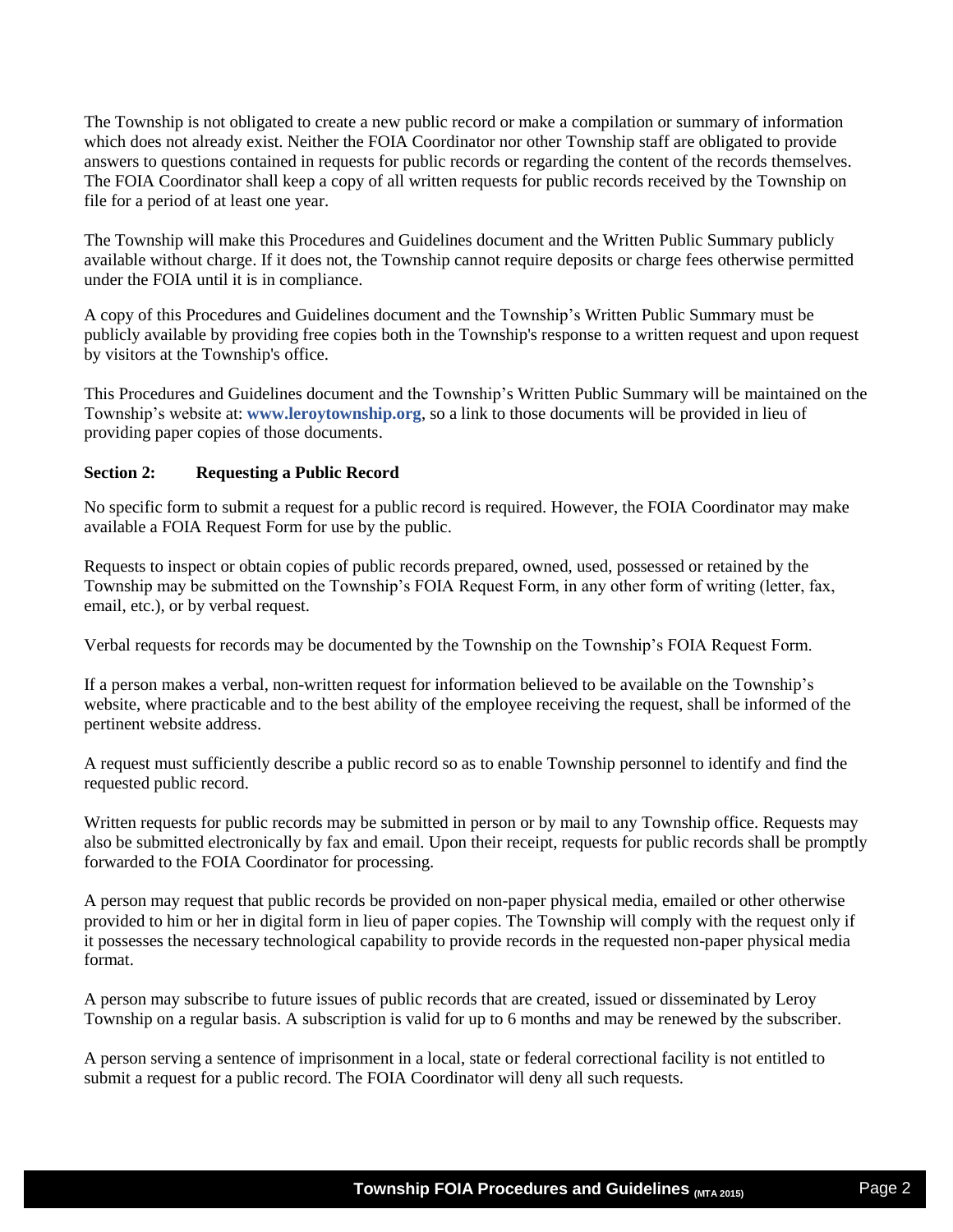# **Section 3: Processing a Request**

Unless otherwise agreed to in writing by the person making the request, the Township will issue a response within 5 business days of receipt of a FOIA request. If a request is received by fax, email or other electronic transmission, the request is deemed to have been received on the following business day.

The Township will respond to a request in one of the following ways:

- Grant the request.
- Issue a written notice denying the request.
- Grant the request in part and issue a written notice denying in part the request.
- Issue a notice indicating that due to the nature of the request the Township needs an additional 10 business days to respond for a total of no more than 15 business days. Only one such extension is permitted.
- Issue a written notice indicating that the public record requested is available at no charge on the Township's website.

#### *When a request is granted:*

If the request is granted, or granted in part, the FOIA Coordinator will require that payment be made in full for the allowable fees associated with responding to the request before the public record is made available.

The FOIA Coordinator shall provide a detailed itemization of the allowable costs incurred to process the request to the person making the request.

A copy of these Procedures and Guidelines and the Written Public Summary will be provided to the requestor free of charge with the response to a written request for public records, provided however, that because these Procedures and Guidelines, and the Written Public Summary are maintained on the Township's website at: **www.leroytownship.org**, a link to the Procedures and Guidelines and the Written Public Summary will be provided in lieu of providing paper copies of those documents.

If the cost of processing a FOIA request is \$50 or less, the requester will be notified of the amount due and where the documents can be obtained.

If the cost of processing a FOIA request is expected to exceed \$50 based on a good-faith calculation, or if the requestor has not paid in full for a previously granted request, the Township will require a good-faith deposit pursuant to Section 4 of this policy before processing the request.

In making the request for a good-faith deposit the FOIA Coordinator shall provide the requestor with a detailed itemization of the allowable costs estimated to be incurred by the Township to process the request and also provide a best effort estimate of a time frame it will take the Township to provide the records to the requestor. The best efforts estimate shall be nonbinding on the Township, but will be made in good faith and will strive to be reasonably accurate, given the nature of the request in the particular instance, so as to provide the requested records in a manner based on the public policy expressed by Section 1 of the FOIA.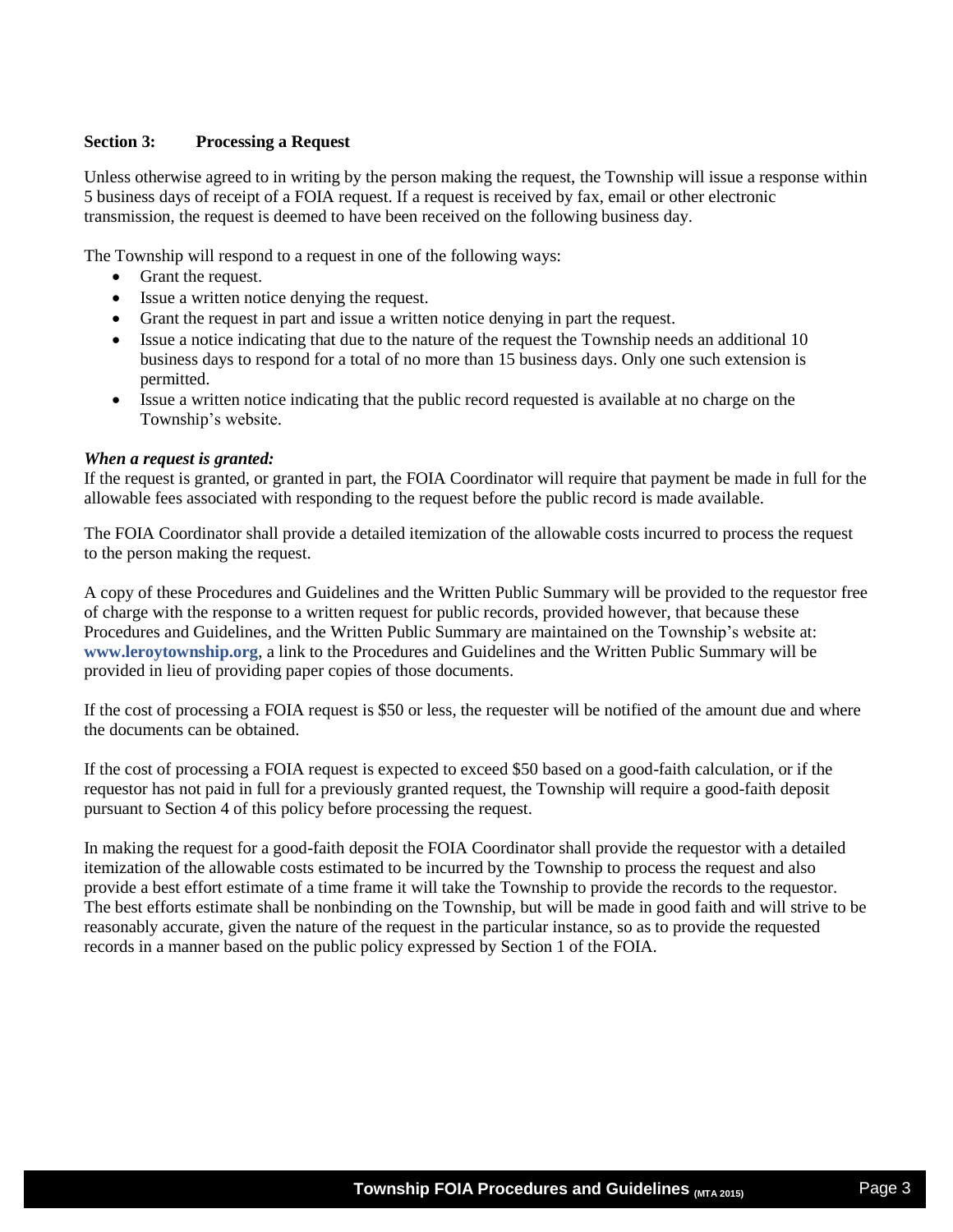# *When a request is denied or denied in part:*

If the request is denied or denied in part, the FOIA Coordinator will issue a Notice of Denial which shall provide in the applicable circumstance:

- An explanation as to why a requested public record is exempt from disclosure; or
- A certificate that the requested record does not exist under the name or description provided by the requestor, or another name reasonably known by the Township; or
- An explanation or description of the public record or information within a public record that is separated or deleted from the public record; and
- An explanation of the person's right to submit an appeal of the denial to either the office of the Township Supervisor or seek judicial review in the Calhoun County Circuit Court;
- An explanation of the right to receive attorneys' fees, costs, and disbursements as well actual or compensatory damages, and punitive damages of \$1,000, should they prevail in Circuit Court.
- The Notice of Denial shall be signed by the FOIA Coordinator.

If a request does not sufficiently describe a public record, the FOIA Coordinator may, in lieu of issuing a Notice of Denial indicating that the request is deficient, seek clarification or amendment of the request by the person making the request. Any clarification or amendment will be considered a new request subject to the timelines described in this Section.

# *Requests to inspect public records:*

The Township shall provide reasonable facilities and opportunities for persons to examine and inspect public records during normal business hours. The FOIA Coordinator is authorized to promulgate rules regulating the manner in which records may be viewed so as to protect Township records from loss, alteration, mutilation or destruction and to prevent excessive interference with normal Township operations.

# *Requests for certified copies:*

The FOIA Coordinator shall, upon written request, furnish a certified copy of a public record at no additional cost to the person requesting the public record.

# **Section 4: Fee Deposits**

If the fee estimate is expected to exceed \$50.00 based on a good-faith calculation, the requestor will be asked to provide a deposit not exceeding one-half of the total estimated fee.

If a request for public records is from a person who has not paid the Township in full for copies of public records made in fulfillment of a previously granted written request, the FOIA Coordinator will require a deposit of 100% of the estimated processing fee before beginning to search for a public record for any subsequent written request by that person when all of the following conditions exist:

- The final fee for the prior written request is not more than 105% of the estimated fee;
- The public records made available contained the information sought in the prior written request and remain in the Township's possession;
- The public records were made available to the individual, subject to payment, within the time frame estimated by the Township to provide the records;
- Ninety (90) days have passed since the FOIA Coordinator notified the individual in writing that the public records were available for pickup or mailing;
- The individual is unable to show proof of prior payment to the Township; and
- The FOIA Coordinator has calculated a detailed itemization that is the basis for the current written request's increased estimated fee deposit.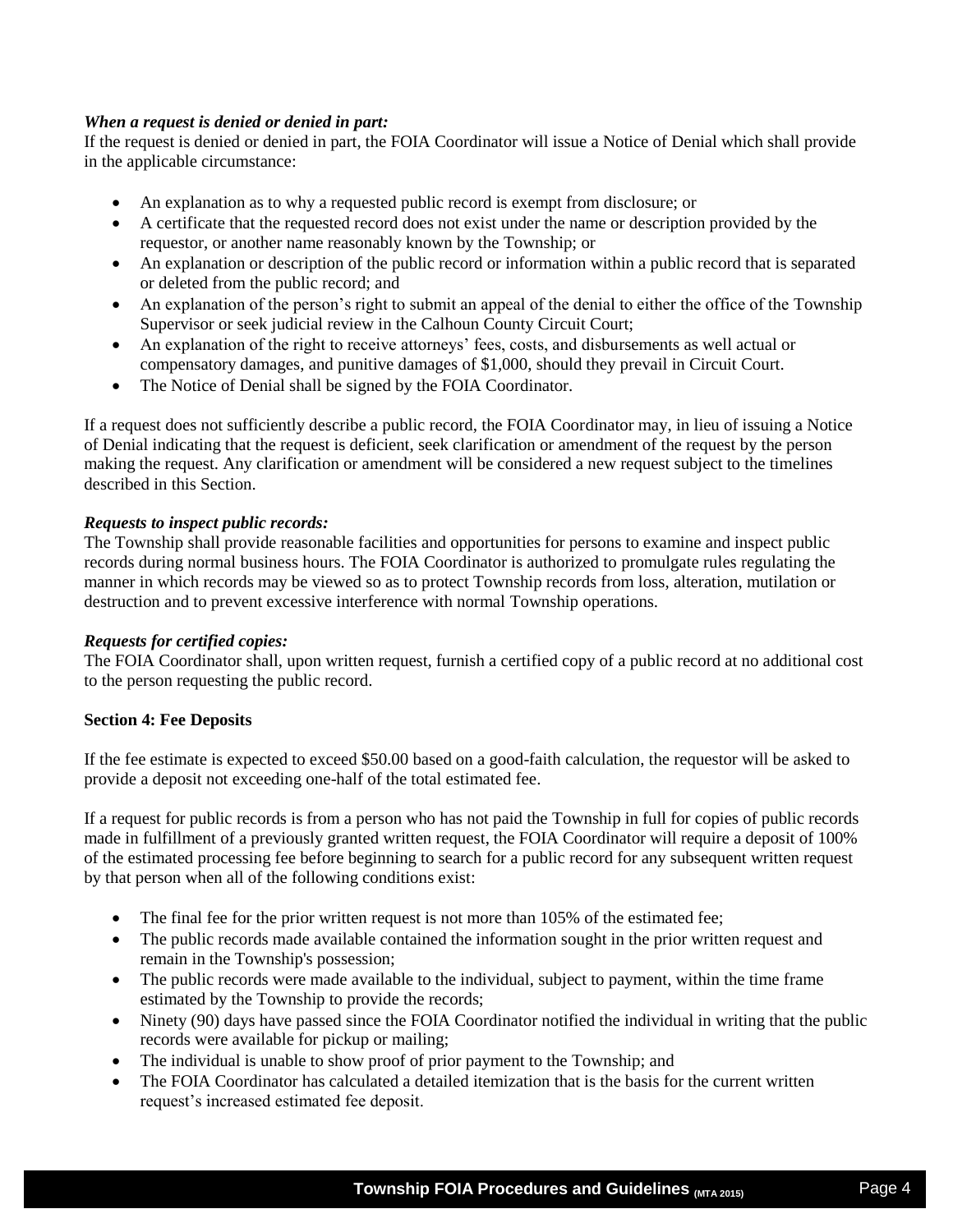The FOIA Coordinator will not require an increased estimated fee deposit if any of the following apply:

- The person making the request is able to show proof of prior payment in full to the Township;
- The Township is subsequently paid in full for the applicable prior written request; or
- Three hundred sixty-five (365) days have passed since the person made the request for which full payment was not remitted to the Township.

### **Section 5: Calculation of Fees**

A fee may be charged for the labor cost of copying/duplication.

A fee will *not* be charged for the labor cost of search, examination, review and the deletion and separation of exempt from nonexempt information *unless* failure to charge a fee would result in unreasonably high costs to the Township because of the nature of the request in the particular instance, and the Township specifically identifies the nature of the unreasonably high costs.

Costs for the search, examination review, and deletion and separation of exempt from non-exempt information are "unreasonably high" when they are excessive and beyond the normal or usual amount for those services (Attorney General Opinion 7083 of 2001) compared to the costs of the township's usual FOIA requests, not compared to the township's operating budget. (*Bloch v. Davison Community Schools*, Michigan Court of Appeals, Unpublished, April 26, 2011)

The following factors shall be used to determine an unreasonably high cost to the Township:

- Volume of the public record requested
- Amount of time spent to search for, examine, review and separate exempt from non-exempt information in the record requested.
- Whether the public records are from more than one Township department or whether various Township offices are necessary to respond to the request.
- The available staffing to respond to the request.
- Any other similar factors identified by the FOIA Coordinator in responding to the particular request.

The Michigan FOIA statute permits the Township to charge for the following costs associated with processing a request:

- Labor costs associated with copying or duplication, which includes making paper copies, making digital copies, or transferring digital public records to non-paper physical media or through the Internet.
- Labor costs associated with searching for, locating and examining a requested public record, when failure to charge a fee will result in unreasonably high costs to the Township.
- Labor costs associated with a review of a record to separate and delete information exempt from disclosure, when failure to charge a fee will result in unreasonably high costs to the Township.
- The cost of copying or duplication, not including labor, of paper copies of public records. This may include the cost for copies of records already on the township's website if you ask for the township to make copies.
- The cost of computer discs, computer tapes or other digital or similar media when the requester asks for records in non-paper physical media. This may include the cost for copies of records already on the township's website if you ask for the township to make copies.
- The cost to mail or send a public record to a requestor.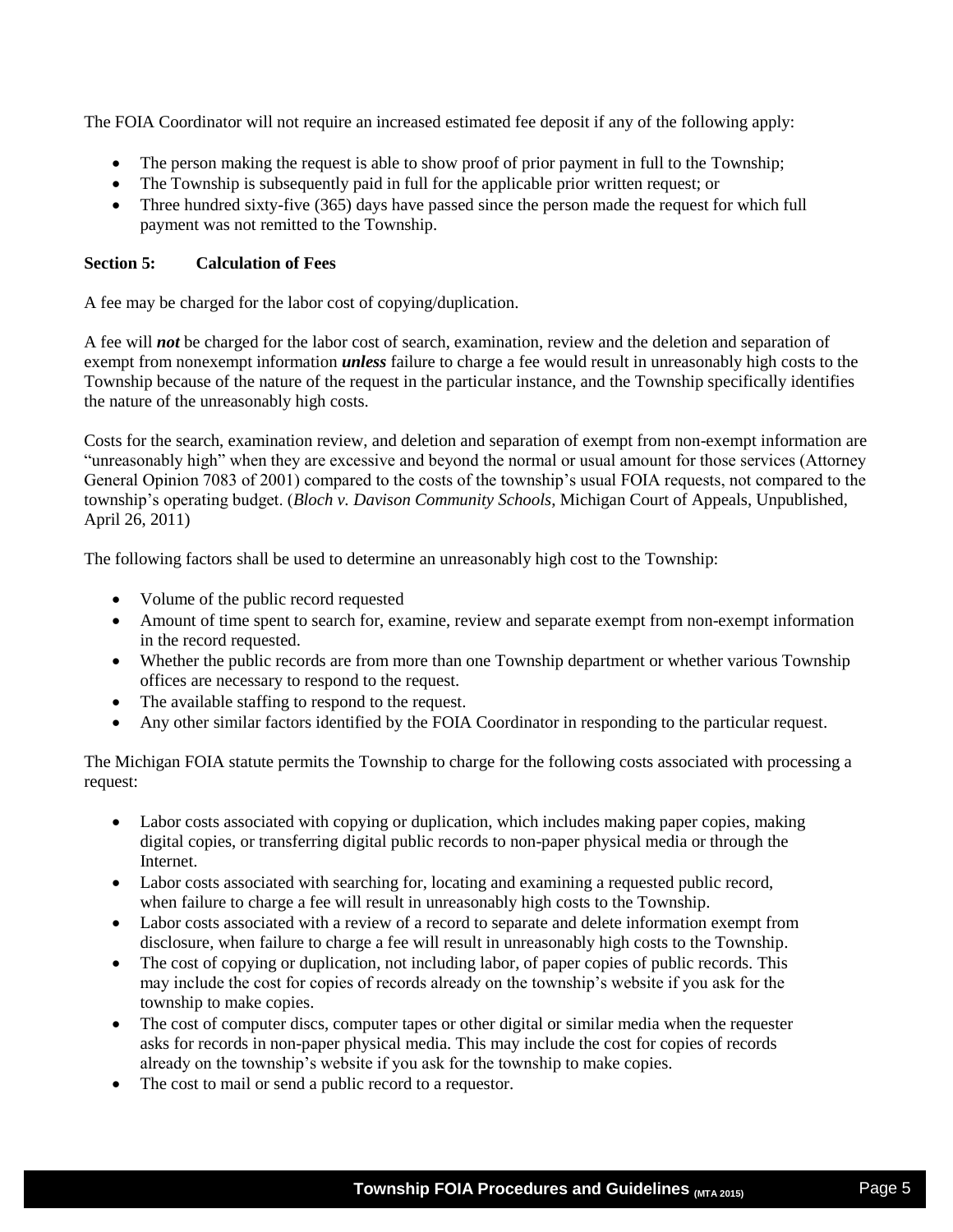Labor costs will be calculated based on the following requirements:

- All labor costs will be estimated and charged in 15-minute increments, with all partial time increments rounded down. If the time involved is less than 15 minutes, there will be no charge.
- Labor costs will be charged at the hourly wage of the lowest-paid Township employee capable of doing the work in the specific fee category, regardless of who actually performs work.
- Labor costs will also include a charge to cover or partially cover the cost of fringe benefits.
- The Township may add up to 50% to the applicable labor charge amount to cover or partially cover the cost of fringe benefits, but in no case may it exceed the actual cost of fringe benefits.
- Overtime wages will not be included in labor costs unless agreed to by the requestor; overtime costs will not be used to calculate the fringe benefit cost.
- Contracted labor costs will be charged at the hourly rate of \$53.40 (6 times the state minimum hourly wage).

The cost to provide records on non-paper physical media when so requested will be based on the following requirements:

- Computer disks, computer tapes or other digital or similar media will be at the actual and most reasonably economical cost for the non-paper media.
- This cost will only be assessed if the Township has the technological capability necessary to provide the public record in the requested non-paper physical media format.
- The Township will procure any non-paper media and will not accept media from the requestor in order to ensure integrity of the Township's technology infrastructure.

The cost to provide paper copies of records will be based on the following requirements:

- Paper copies of public records made on standard letter  $(8 \frac{1}{2} \times 11)$  or legal  $(8 \frac{1}{2} \times 14)$  sized paper will not exceed \$.10 per sheet of paper. Copies for non-standard sized sheets of paper will reflect the actual cost of reproduction.
- The Township will provide records using double-sided printing, if it is cost-saving and available.

The cost to mail records to a requestor will be based on the following requirements:

- The actual cost to mail public records using a reasonably economical and justified means.
- The Township may charge for the least expensive form of postal delivery confirmation.
- No cost will be made for expedited shipping or insurance unless specified by the requestor.

If the FOIA Coordinator does not respond to a written request in a timely manner, the Township must:

- Reduce the labor costs by 5% for each day the Township exceeds the time permitted under FOIA up to a 50% maximum reduction, if *any* of the following applies:
	- o The Township's late response was willful and intentional,
	- o The written request conveyed a request for information within the first 250 words of the body of a letter facsimile, email or email attachment, or
	- o The written request included the words, characters, or abbreviations for "freedom of information," "information," "FOIA," "copy" or a recognizable misspelling of such, or legal code reference to MCL 15. 231, et seq. or 1976 Public Act 442 on the front of an envelope or in the subject line of an email, letter or facsimile cover page.
- Fully note the charge reduction in the Detailed Itemization of Costs Form.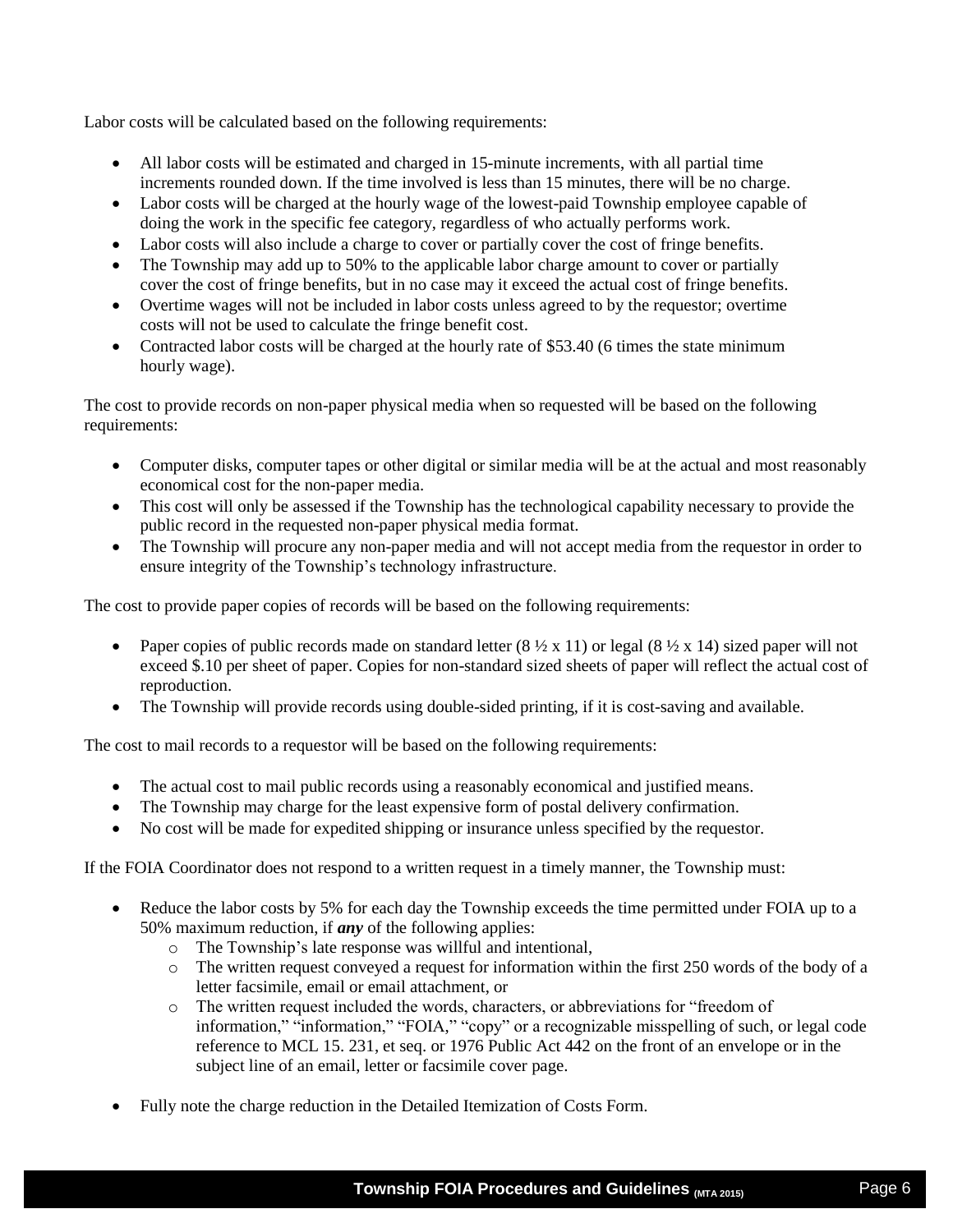#### **Section 6: Waiver of Fees**

The cost of the search for and copying of a public record may be waived or reduced if in the sole judgment of the FOIA Coordinator a waiver or reduced fee is in the public interest because it can be considered as primarily benefitting the general public. The township board may identify specific records or types of records it deems should be made available for no charge or at a reduced cost.

### **Section 7: Discounted Fees**

#### *Indigence*

The FOIA Coordinator will discount the first \$20.00 of the processing fee for a request if the person requesting a public record submits an affidavit stating that they are:

- Indigent and receiving specific public assistance, or
- If not receiving public assistance, stating facts demonstrating an inability to pay because of indigence.

An individual is not eligible to receive the waiver if:

- The requestor has previously received discounted copies of public records from the Township twice during the calendar year; or
- The requestor requests information in connection with other persons who are offering or providing payment to make the request.

An affidavit is sworn statement. The FOIA Coordinator may make a Fee Waiver Affidavit Form available for use by the public.

# *Nonprofit organization advocating for developmentally disabled or mentally ill individuals*

The FOIA Coordinator will discount the first \$20.00 of the processing fee for a request from:

- A nonprofit organization formally designated by the state to carry out activities under subtitle C of the federal developmental disabilities assistance and bill of rights act of 2000, Public Law 106-402, and the protection and advocacy for individuals with mental illness act, Public Law 99-319, or their successors, if the request meets all of the following requirements:
	- o Is made directly on behalf of the organization or its clients.
	- o Is made for a reason wholly consistent with the mission and provisions of those laws under section 931 of the mental health code, 1974 PA 258, MCL 330.1931.
	- o Is accompanied by documentation of its designation by the state, if requested by the public body.

# **Section 8: Appeal of a Denial of a Public Record**

When a requestor believes that all or a portion of a public record has not been disclosed or has been improperly exempted from disclosure, he or she may appeal to the Township Board by filing an appeal of the denial with the office of the Township Supervisor.

The appeal must be in writing, specifically state the word "appeal" and identify the reason or reasons the requestor is seeking a reversal of the denial. The Township FOIA Appeal Form (To Appeal a Denial of Records), may be used.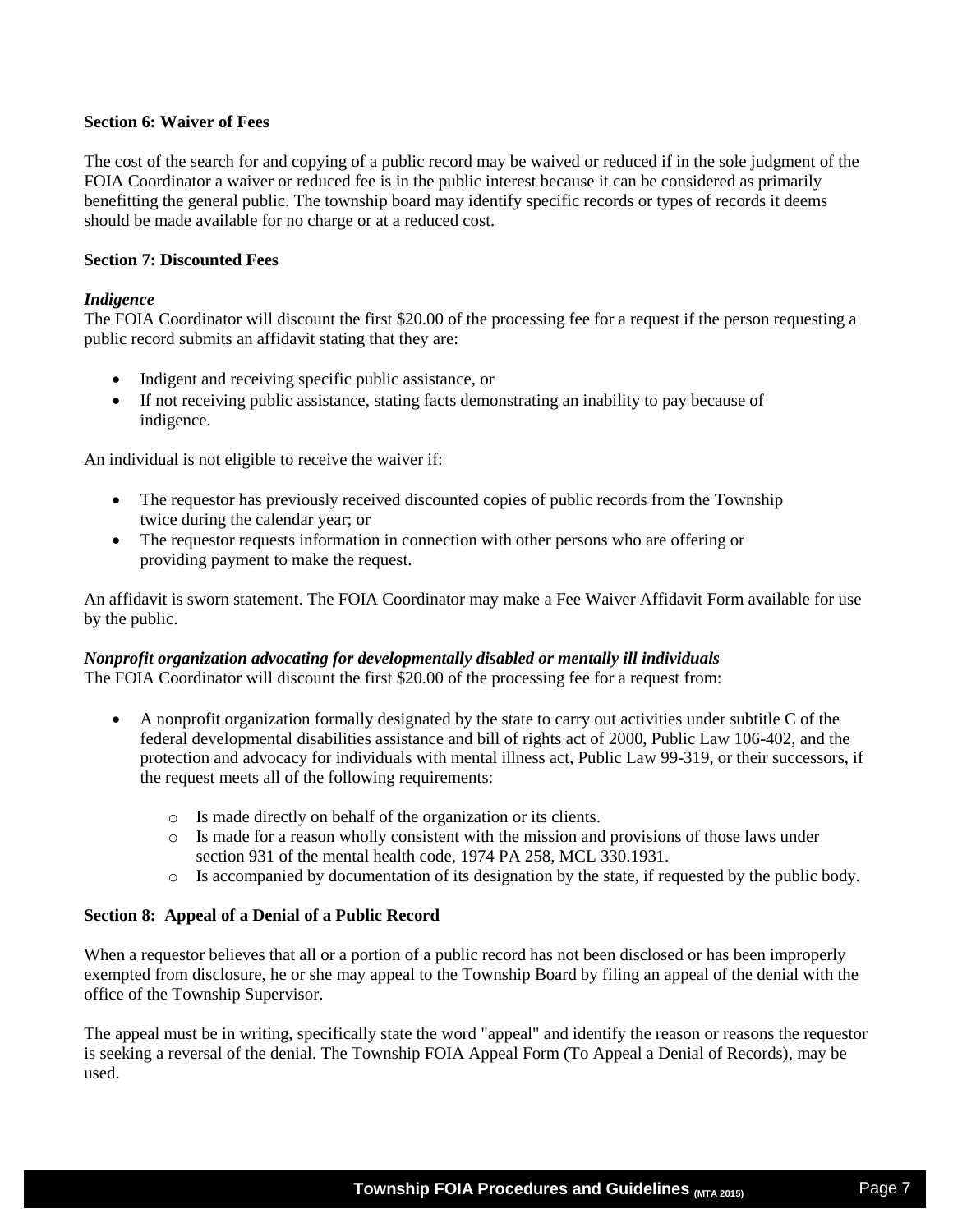The Township Board is not considered to have received a written appeal until the first regularly scheduled Township Board meeting following submission of the written appeal.

Within 10 business days of receiving the appeal the Township Board will respond in writing by:

- Reversing the disclosure denial;
- Upholding the disclosure denial; or
- Reverse the disclosure denial in part and uphold the disclosure denial in part; or
- Under unusual circumstances, issue a notice extending for not more than 10 business days the period during which the Township Board shall respond to the written appeal. The Township Board shall not issue more than 1 notice of extension for a particular written appeal.

If the Township Board fails to respond to a written appeal, or if the Township Board upholds all or a portion of the disclosure denial that is the subject of the written appeal, the requesting person may seek judicial review of the nondisclosure by commencing a civil action in Circuit Court.

Whether or not a requestor submitted an appeal of a denial to the Township Board, he or she may file a civil action in Calhoun County Circuit Court within 180 days after the Township's final determination to deny the request.

If a court that determines a public record is not exempt from disclosure, it shall order the Township to cease withholding or to produce all or a portion of a public record wrongfully withheld, regardless of the location of the public record. Failure to comply with an order of the court may be punished as contempt of court.

If a person asserting the right to inspect, copy, or receive a copy of all or a portion of a public record prevails in such an action, the court shall award reasonable attorneys' fees, costs, and disbursements. If the person or Township prevails in part, the court may, in its discretion, award all or an appropriate portion of reasonable attorneys' fees, costs, and disbursements.

If the court determines that the Township has arbitrarily and capriciously violated this act by refusal or delay in disclosing or providing copies of a public record, the court shall order the Township to pay a civil fine of \$1,000.00, which shall be deposited into the general fund of the state treasury. The court shall award, in addition to any actual or compensatory damages, punitive damages in the amount of \$1,000.00 to the person seeking the right to inspect or receive a copy of a public record. The damages shall not be assessed against an individual, but shall be assessed against the next succeeding public body that is not an individual and that kept or maintained the public record as part of its public function.

# **Section 9: Appeal of an Excessive FOIA Processing Fee**

"Fee" means the total fee or any component of the total fee calculated under section 4 of the FOIA, including any deposit.

If a requestor believes that the fee charged by the Township to process a FOIA request exceeds the amount permitted by state law or under this policy, he or she must first appeal to the Township Board by submitting a written appeal for a fee reduction to the office of the Township Supervisor.

The appeal must be in writing, specifically state the word "appeal" and identify how the required fee exceeds the amount permitted. The Township FOIA Appeal Form (To Appeal an Excess Fee) may be used.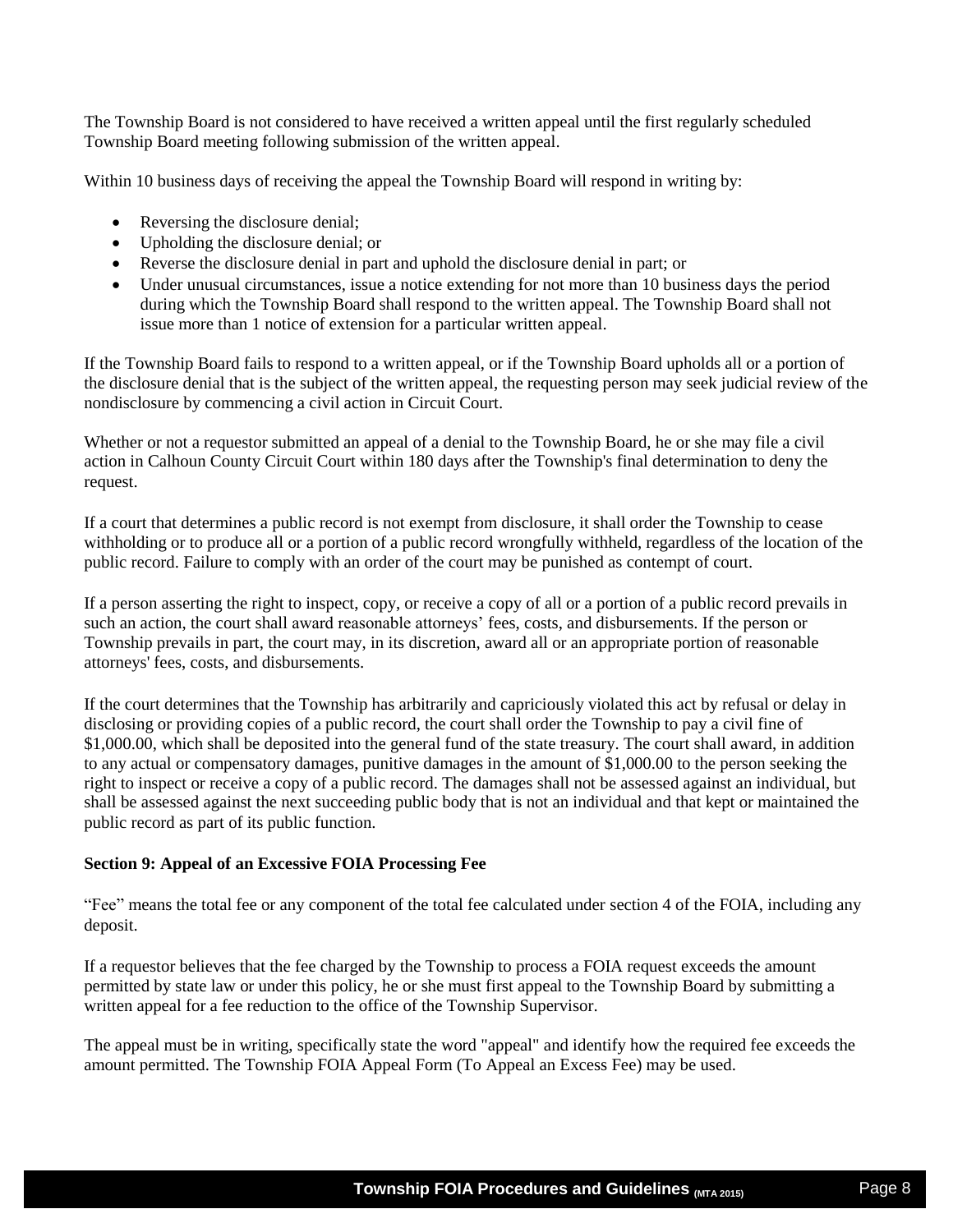The Township Board is not considered to have received a written appeal until the first regularly scheduled Township Board meeting following submission of the written appeal.

Within 10 business days after receiving the appeal, the Township Board will respond in writing by:

- Waiving the fee;
- Reducing the fee and issuing a written determination indicating the specific basis that supports the remaining fee;
- Upholding the fee and issuing a written determination indicating the specific basis that supports the required fee; or
- Issuing a notice detailing the reason or reasons for extending for not more than 10 business days the period during which the Township Board will respond to the written appeal. The Township Board shall not issue more than 1 notice of extension for a particular written appeal.

Where the Township Board reduces or upholds the fee, the determination must include a certification from the Township Board that the statements in the determination are accurate and that the reduced fee amount complies with its publicly available procedures and guidelines and Section 4 of the FOIA.

Within 45 days after receiving notice of the Township Board's determination of an appeal, the requesting person may commence a civil action in Calhoun County Circuit Court for a fee reduction.

If a civil action is commenced against the Township for an excess fee, the Township is not obligated to complete the processing of the written request for the public record at issue until the court resolves the fee dispute.

An action shall not be filed in circuit court unless *one* of the following applies:

- The Township does not provide for appeals of fees,
- The Township Board failed to respond to a written appeal as required, or
- The Township Board issued a determination to a written appeal.

If a court determines that the Township required a fee that exceeds the amount permitted under its publicly available procedures and guidelines or Section 4 of the FOIA, the court shall reduce the fee to a permissible amount. Failure to comply with an order of the court may be punished as contempt of court.

If the requesting person prevails in court by receiving a reduction of 50% or more of the total fee, the court may, in its discretion, award all or an appropriate portion of reasonable attorneys' fees, costs, and disbursements. The award shall be assessed against the public body liable for damages.

If the court determines that the Township has arbitrarily and capriciously violated the FOIA by charging an excessive fee, the court shall order the Township to pay a civil fine of \$500.00, which shall be deposited in the general fund of the state treasury. The court may also award, in addition to any actual or compensatory damages, punitive damages in the amount of \$500.00 to the person seeking the fee reduction. The fine and any damages shall not be assessed against an individual, but shall be assessed against the next succeeding public body that is not an individual and that kept or maintained the public record as part of its public function.